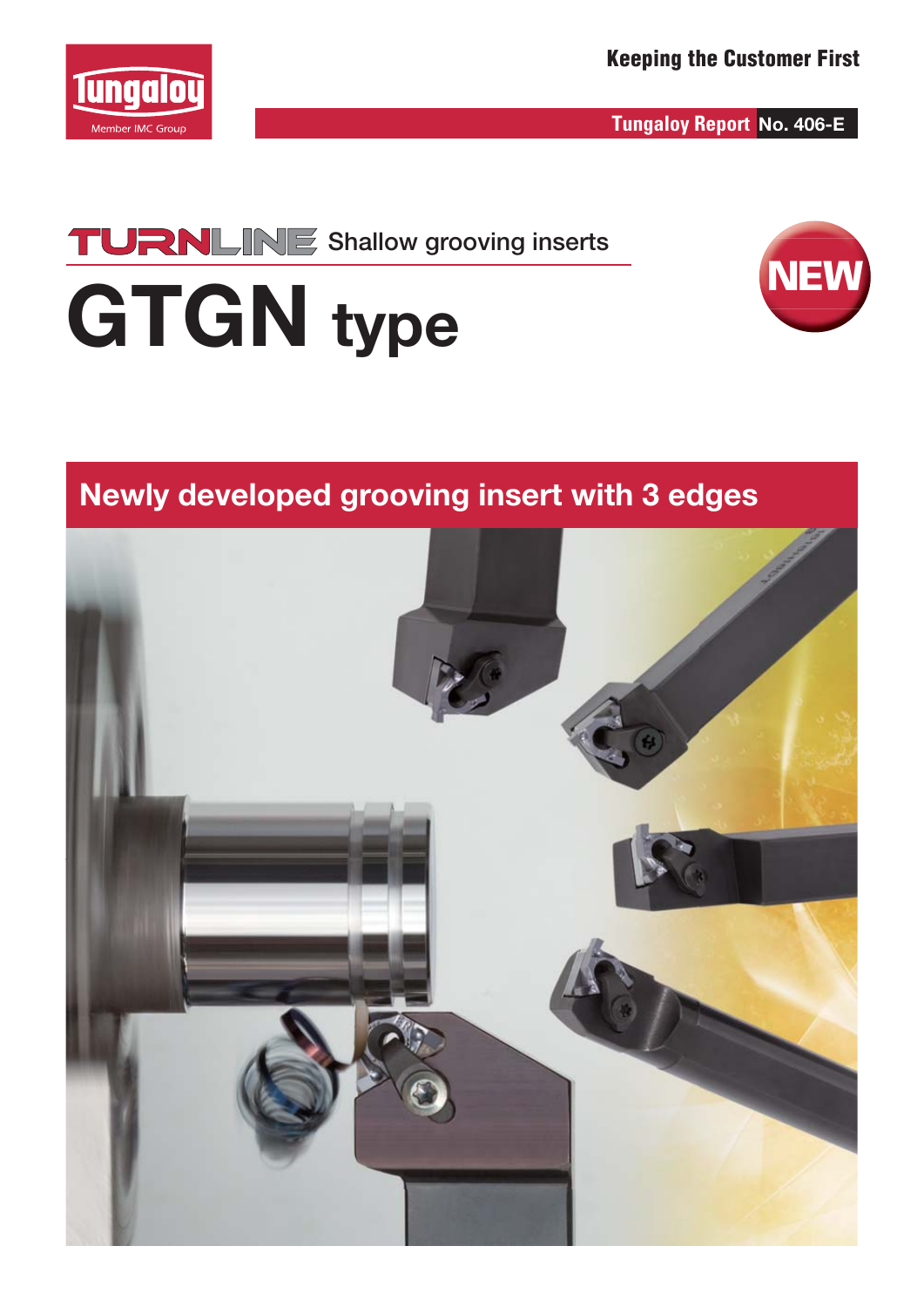# **GTGN type**

# **Best solution for external/internal shallow** groove machining

**New inserts offer high performance and economical advantages**

## **Features**



### **Suitable for highly precise grooving**

### **Accurate ground inserts with sharp edge and excellent chip control**

Highly recommended for accurate grooving such as circlip grooving. Combining with the SH730 grade, the new range demonstrates high sharpness and stability for long tool life

Groove width *W*: 1.0 ~ 2.25 mm, tolerance: ±0.03 mm Groove depth T: 1.25 ~ 1.8 mm

### **Economical advantages**

- Lay-down insert with 3 cutting edges
- Can be used with a number of toolholders to reduce inventory By just changing the shim, toolholders for TungThread can be used for GTGN inserts.



Toolholder applicable for both GTGN and TungThread by just changing the shim.





Note: GTGN insert can't be used on specific toolholders that don't need shim. Shim for GTGN insert can't be applied to competitors' toolholders.

### **Standard cutting conditions**

| <b>Work materials</b>                                                         | Grades       | <b>Cutting speed</b><br>$Vc$ (m/min) | Feed<br>$f$ (mm/rev) |
|-------------------------------------------------------------------------------|--------------|--------------------------------------|----------------------|
| <b>Steels</b><br>S45C, SCM440 etc. (C45, 42CrMo4 etc.)                        |              | $50 - 150$                           | $0.05 - 0.10$        |
| Stainless steels<br>SUS304, SUS316 etc.<br>(X5CrNi18-9, X5CrNiMo17-12-2 etc.) | <b>SH730</b> | $30 - 150$                           | $0.05 - 0.10$        |
| Heat-resistant alloys, Titanium alloys etc.<br>$(Ti-6Al-4V$ etc.)             |              | $30 - 100$                           | $0.05 - 0.10$        |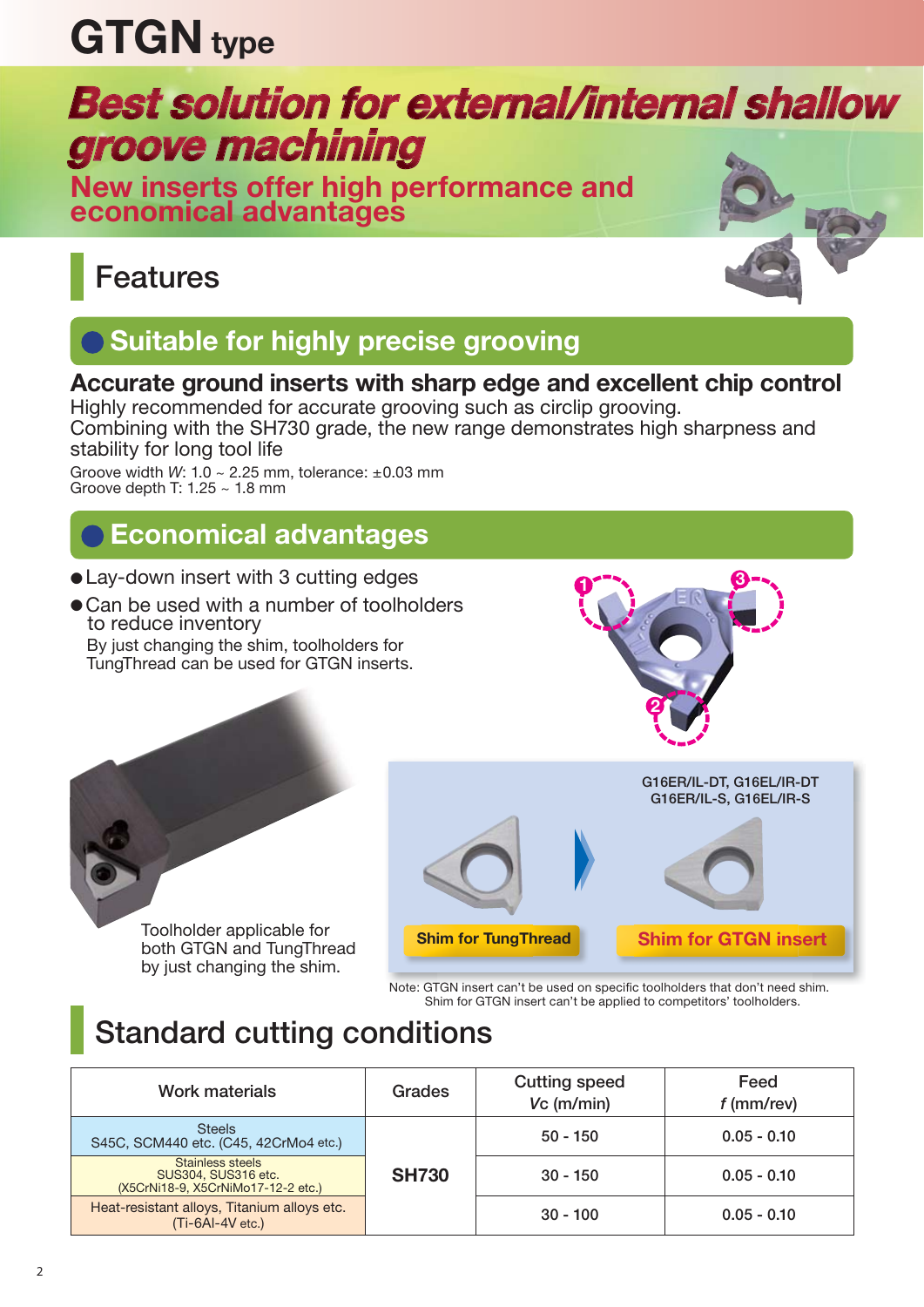### **Cutting performance**

| Feed<br>f (mm/rev)<br><b>Work</b><br>materials | 0.05 | 0.075 | 0.1 |
|------------------------------------------------|------|-------|-----|
| <b>S45C</b><br>C45                             |      |       |     |
| <b>SCM415</b><br>15CrMo4                       |      |       |     |
| <b>SUS304</b><br>XSCrNi18-9                    |      |       |     |

### **GTGN demonstrates remarkable chip control when cutting various types of work material.**

| Insert               | : GTGN-16ER/IL140  |
|----------------------|--------------------|
| Toolhoder            | : CER2525M16DT     |
| Shim                 | : $G16ER/IL-DT$    |
| <b>Cutting speed</b> | : $Vc = 100$ m/min |
| Groove width         | : $W = 1.4$ mm     |
| Coolant              | : Wet              |
|                      |                    |

### **SH730 Grade PVD coated grade**



Delivers a stable performance with the combination of exclusive (Ti, Al)N coating and extremely tough substrate. **(Ti,Al)N PVD coating**

### **Excellent chipping and welding resistance**

Thin (Ti, Al)N coated layers are tightly adhered to create a sharp cutting edge.

#### **Improved plastic deformation resistance and toughness**

|                    | Grade            |                            | Substrate                |                        | <b>Coating layer</b>            |                        |                                                                           |  |
|--------------------|------------------|----------------------------|--------------------------|------------------------|---------------------------------|------------------------|---------------------------------------------------------------------------|--|
| Application        | Application code | <b>Specific</b><br>gravity | <b>Hardness</b><br>(HRA) | <b>T.R.S.</b><br>(GPa) | Main<br>Composition             | Thickness<br>$(\mu m)$ | <b>Features</b>                                                           |  |
| P                  | <b>SH730</b>     | 14.4                       | 91.5                     | 3.0                    | Flash coating                   |                        |                                                                           |  |
| <b>Steel</b>       | P20 - P35        |                            |                          |                        | (Ti, Al)N base                  |                        | For steel and stainless steel                                             |  |
| M                  | <b>SH730</b>     | 14.4                       | 91.5                     | 3.0                    | Flash coating<br>(Ti, Al)N base |                        | (Thin PVD)<br>Excels in cutting edge<br>sharpness and wear<br>resistance. |  |
| <b>Stainless</b>   | M20 - M35        |                            |                          |                        |                                 |                        |                                                                           |  |
| S                  | <b>SH730</b>     | 14.4                       | 91.5                     | 3.0                    | Flash coating                   |                        |                                                                           |  |
| <b>Superalloys</b> | S20 - S35        |                            |                          |                        | (Ti, Al)N base                  |                        |                                                                           |  |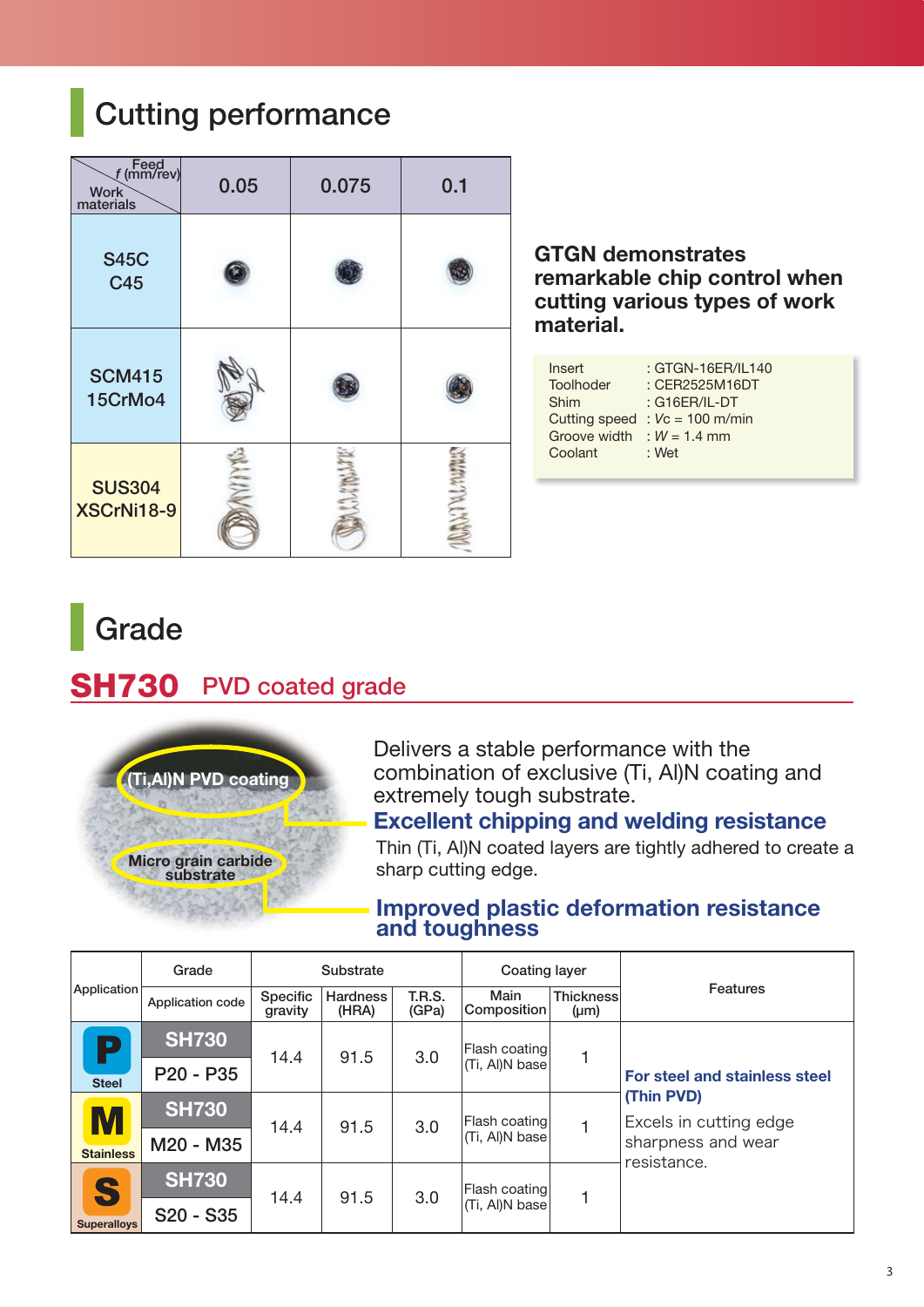### **Insert**



ER/IL shown

|                       | Groove                         |                        | Grade                  |       | Dimensions (mm)      |                   |             | <b>Shim</b>                                                |               |  |
|-----------------------|--------------------------------|------------------------|------------------------|-------|----------------------|-------------------|-------------|------------------------------------------------------------|---------------|--|
| <b>Insert</b><br>size | width<br>$W \pm 0.03$<br>(mm)  | Cat. No.               | Coated<br><b>SH730</b> | ød    | Max. groove<br>depth | $r_{\varepsilon}$ | width<br>C  | Center of Dual method clamp<br>type; Screw-on/<br>Clamp-on | Clamp-on type |  |
|                       | 1.00                           | <b>GTGN-16ER/IL100</b> |                        |       | 1.25                 |                   | 4.22        |                                                            |               |  |
|                       | 1.20                           | <b>GTGN-16ER/IL120</b> | ●                      |       | 1.30                 |                   | 4.12        |                                                            |               |  |
| 16                    | <b>GTGN-16ER/IL140</b><br>1.40 | $\bullet$              | 9.525                  | 1.50  | 0.1                  | 4.02              | G16ER/IL-DT | G16ER/IL-S                                                 |               |  |
| 1.70<br>1.95          |                                | <b>GTGN-16ER/IL170</b> |                        |       | 1.70                 |                   | 3.87        |                                                            |               |  |
|                       |                                | <b>GTGN-16ER/IL195</b> |                        |       | 1.70                 |                   | 3.75        |                                                            |               |  |
|                       | 2.25                           | <b>GTGN-16ER/IL225</b> |                        |       | 1.80                 |                   | 3.60        |                                                            |               |  |
|                       | 1.00                           | GTGN-16EL/IR100        |                        |       | 1.25                 |                   | 4.22        |                                                            |               |  |
|                       | 1.20                           | GTGN-16EL/IR120        |                        |       | 1.30                 |                   | 4.12        |                                                            |               |  |
| 16                    | 1.40                           | GTGN-16EL/IR140        |                        | 9.525 | 1.50                 | 0.1               | 4.02        | G16EL/IR-DT                                                | G16EL/IR-S    |  |
|                       | 1.70                           | GTGN-16EL/IR170        | ●                      |       | 1.70                 |                   | 3.87        |                                                            |               |  |
| 1.95                  |                                | <b>GTGN-16EL/IR195</b> |                        |       | 1.70                 |                   | 3.75        |                                                            |               |  |
|                       | 2.25                           | <b>GTGN-16EL/IR225</b> |                        |       | 1.80                 |                   | 3.60        |                                                            |               |  |

Note: GTGN insert is applicable for both external and internal grooving, but the hand of tool is opposite in external and internal machining. Shim for GTGN is exclusive to each type of toolholders

### **Shim**

| Cat. No.    |          | <b>Toolholder</b>         |                 | Insert          |  |
|-------------|----------|---------------------------|-----------------|-----------------|--|
|             | Type     | <b>External</b>           | <b>Internal</b> |                 |  |
| G16ER/IL-DT | Screw-on | CEROODO016DT              | TCNLOODOO16DT   | GTGN-16ER/ILOOD |  |
| G16EL/IR-DT | Clamp-on | CELOOOOO16DT              | TCNROODO016DT   | GTGN-16EL/IROOD |  |
| G16ER/IL-S  |          | B-CER16M16<br>CER3232P16T | CNLDDDDD16      | GTGN-16ER/ILDDD |  |
| G16EL/IR-S  | Clamp-on | B-CEL16M16                | CNRDDDD16       | GTGN-16EL/IROOD |  |

Packing quantity = 10 pcs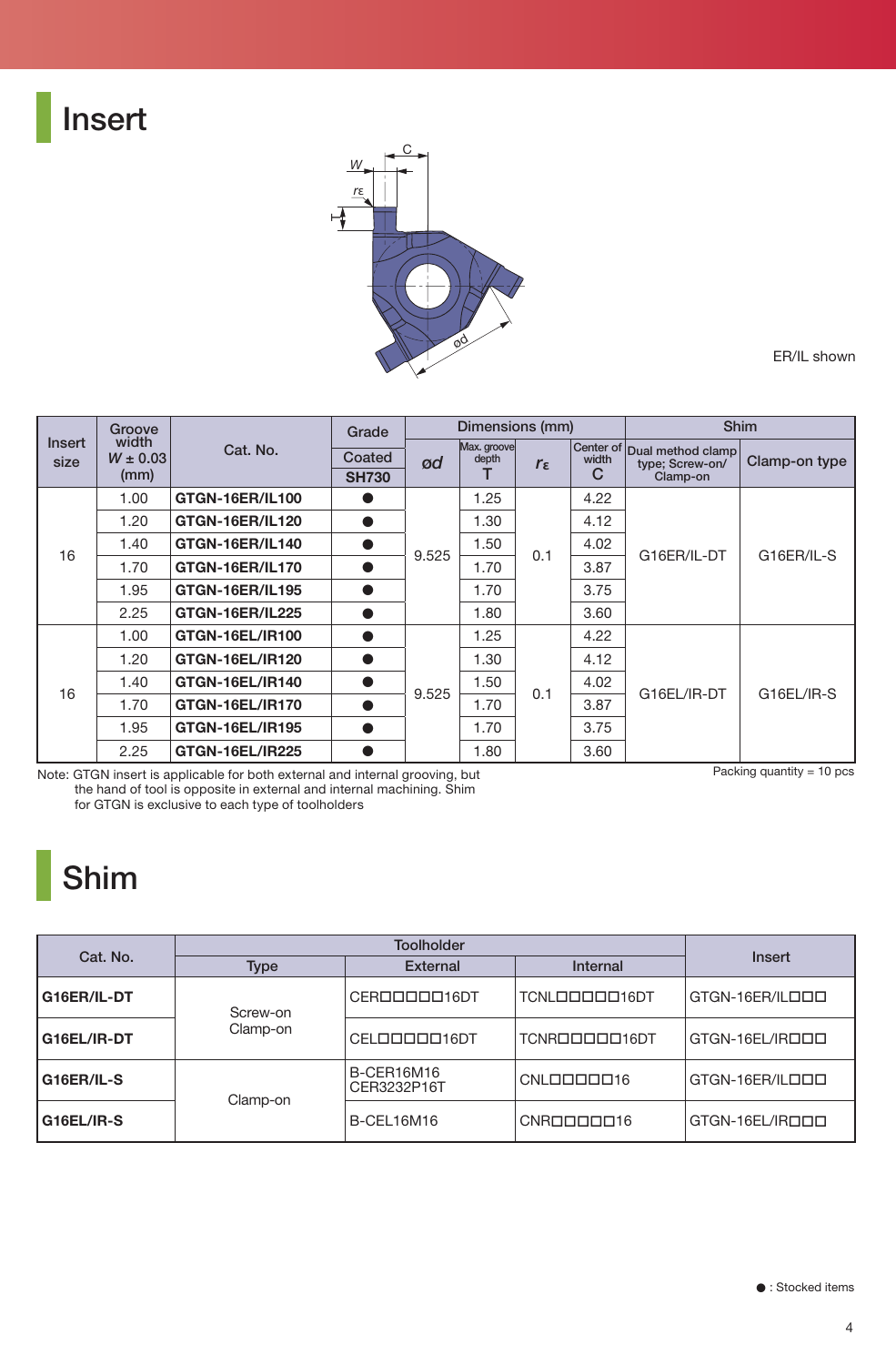### **External toolholders**

**\*** When using the GTGN insert, the exclusive shim shown in the table must be used. Exclusive shim should be ordered separately.

#### **CE R/L**

**External grooving Dual method clamp type** 





Right hand (R) shown

Right hand (R) shown

#### **Steel shank** Screw-on, clamp-on type

|                     | <b>Stock</b> |                  |    | Dimensions (mm) |                |                |    |                 | Shim <sup>*</sup>       |
|---------------------|--------------|------------------|----|-----------------|----------------|----------------|----|-----------------|-------------------------|
| Cat. No             |              | $\boldsymbol{h}$ | b  | L <sub>1</sub>  | L <sub>2</sub> | h <sub>1</sub> |    | Insert          | $\mathscr{\mathscr{D}}$ |
| <b>CER1212H16DT</b> |              | 12               | 12 | 100             | 24             | 12             | 16 | GTGN-16ER/ILDDD | G16ER/IL-DT             |
| <b>CEL1212H16DT</b> |              | 12               | 12 | 100             | 24             | 12             | 16 | GTGN-16EL/IROOD | G16EL/IR-DT             |
| <b>CER1616H16DT</b> |              | 16               | 16 | 100             | 24             | 16             | 20 | GTGN-16ER/ILDDD | G16ER/IL-DT             |
| <b>CEL1616H16DT</b> |              | 16               | 16 | 100             | 24             | 16             | 20 | GTGN-16EL/IRDDD | G16EL/IR-DT             |
| <b>CER2020K16DT</b> |              | 20               | 20 | 125             | 24             | 20             | 25 | GTGN-16ER/ILDDD | G16ER/IL-DT             |
| <b>CEL2020K16DT</b> |              | 20               | 20 | 125             | 24             | 20             | 25 | GTGN-16EL/IROOD | G16EL/IR-DT             |
| <b>CER2525M16DT</b> |              | 25               | 25 | 150             | 28             | 25             | 32 | GTGN-16ER/ILDDD | G16ER/IL-DT             |
| <b>CEL2525M16DT</b> |              | 25               | 25 | 150             | 28             | 25             | 32 | GTGN-16EL/IRDDD | G16EL/IR-DT             |

#### **Steel shank** Clamp-on type

|                    | <b>Stock</b> |    |    | Dimensions (mm) |    |    |    |                 | Shim <sup>*</sup> |
|--------------------|--------------|----|----|-----------------|----|----|----|-----------------|-------------------|
| Cat. No            |              | n  |    | L1              | L2 | h1 |    | Insert          | ∧☜<br>⊛           |
| <b>CER3232P16T</b> |              | 32 | 32 | 170             | 32 | 32 | 40 | GTGN-16ER/ILDDD | G16ER/IL-S        |

#### *L*1 *L*2 *f* $\frac{1}{2}$ 10° *h*1 **B-CE R/L** External grooving **Clamp-on type for gang tooling lathe**

*h*

#### **Steel shank** Clamp-on type for gang tooling lathe

**Dimensions (mm) Shim \* Cat. No Stock Insert** (C) *h bL***1** *L***2** *h***1** *f* **B-CER16M16**  $\bullet$  32 16 150 24 16 22 GTGN-16ER/IL G16ER/IL-S **B-CEL16M16**  $\bullet$ 32 16 150 24 16 22 GTGN-16EL/IR G16EL/IR-S